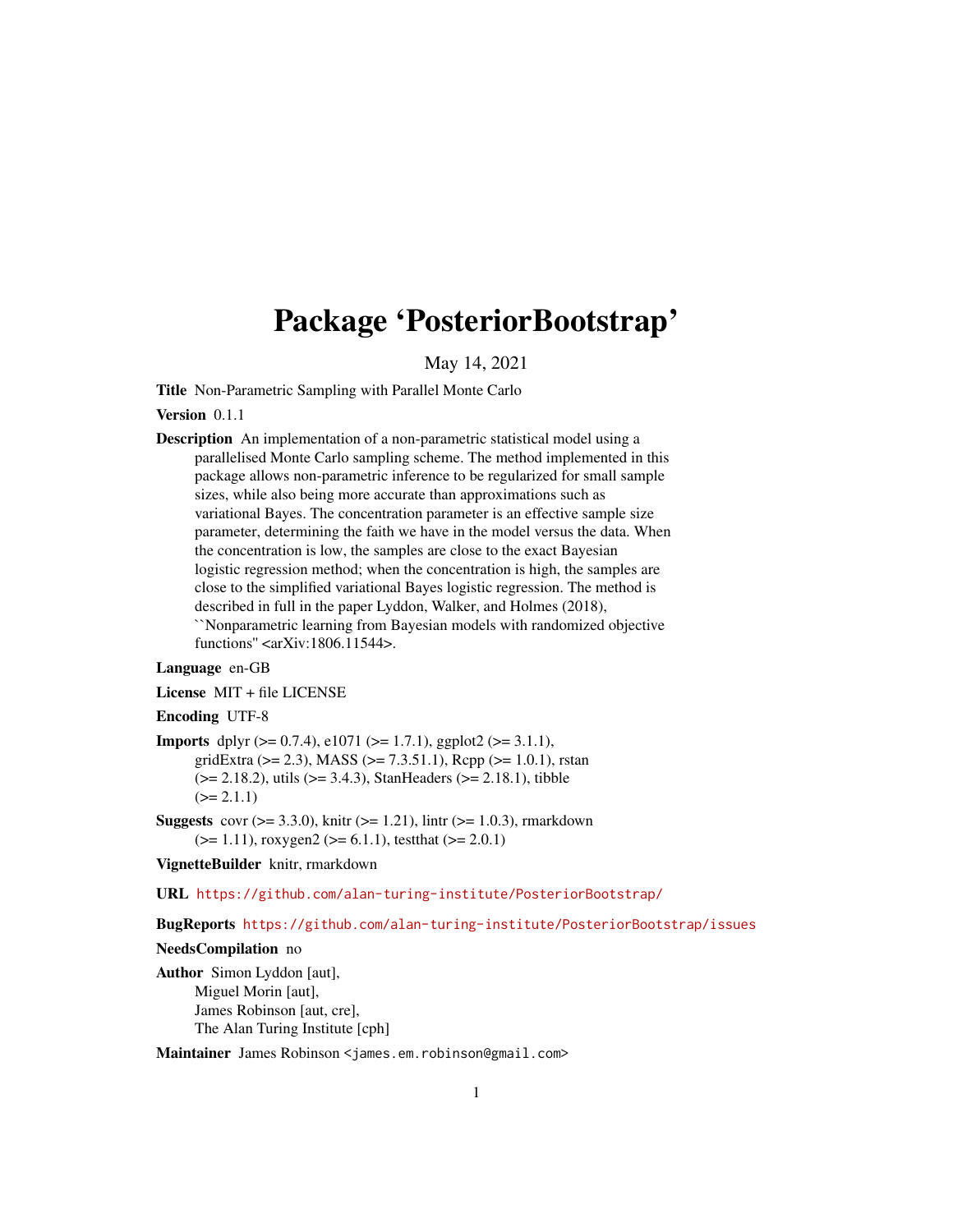<span id="page-1-0"></span>Repository CRAN

Date/Publication 2021-05-14 13:02:12 UTC

## R topics documented:

| Index |  |
|-------|--|
|       |  |

draw\_logit\_samples *Draw adaptive non-parametric learning samples for logistic regression*

#### Description

draw\_logit\_samples returns samples of the parameter of interest in a logistic regression.

#### Usage

```
draw_logit_samples(
 x,
 y,
 concentration,
 n_bootstrap = 100,
 posterior_sample = NULL,
 gamma_mean = NULL,
 gamma_vcov = NULL,
 threshold = 1e-08,
 num\_cores = 1,show_progress = FALSE
)
```
#### Arguments

| X             | The features of the data.                         |
|---------------|---------------------------------------------------|
| y             | The outcomes of the data (either $\theta$ or 1).  |
| concentration | The parameter c in the paper (page 3, formula 3), |
| n_bootstrap   | The number of bootstrap samples required.         |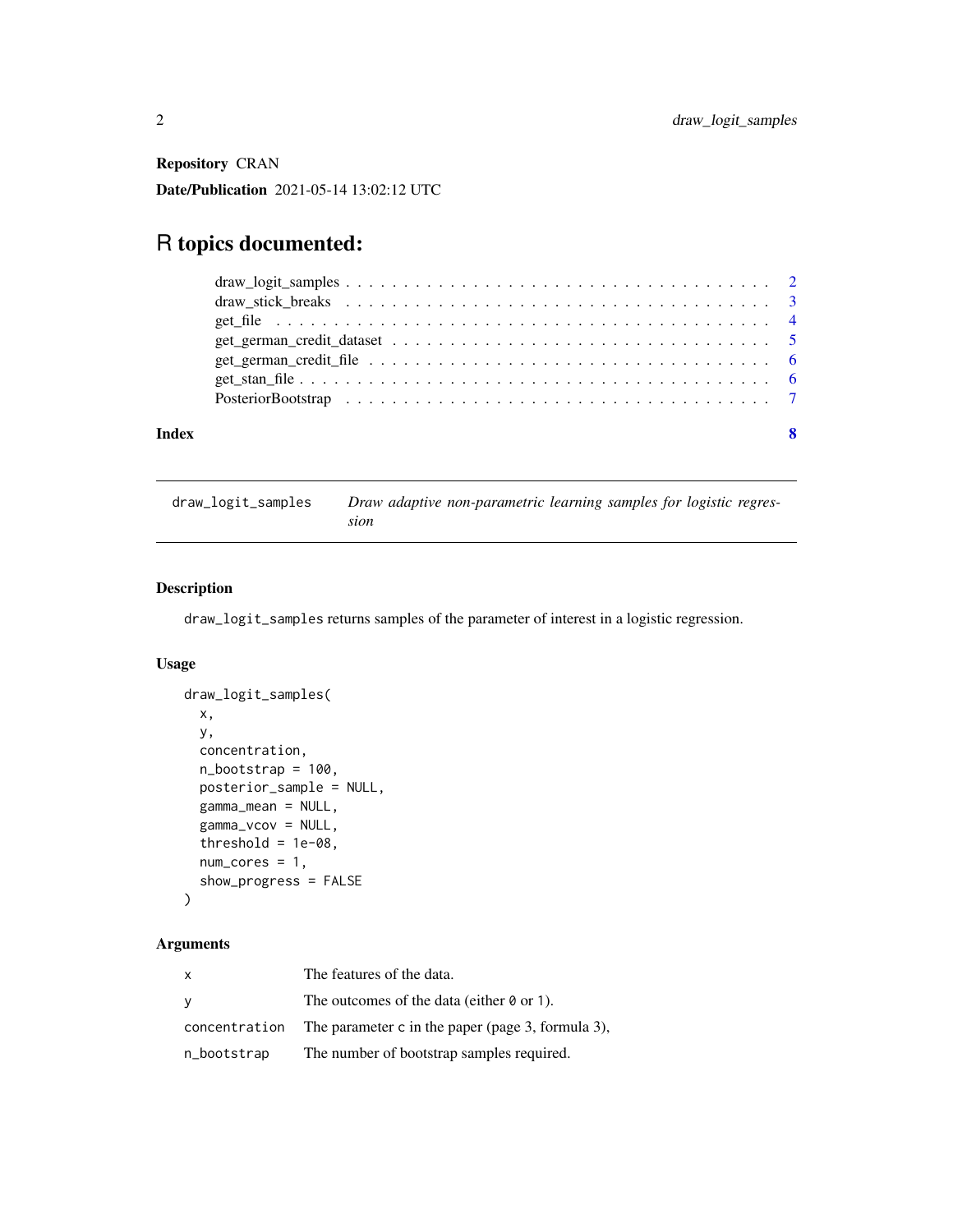<span id="page-2-0"></span>

| posterior_sample |                                                                                                                                                                                                                                                                                                                                                                                                                                                      |  |  |
|------------------|------------------------------------------------------------------------------------------------------------------------------------------------------------------------------------------------------------------------------------------------------------------------------------------------------------------------------------------------------------------------------------------------------------------------------------------------------|--|--|
|                  | The function can take samples from the posterior to generate non-parametric-<br>learning samples, or it can take NULL and the posterior is assumed normal<br>N(gamma_mean, gamma_vcov). If provided, the posterior sample must have a<br>number of columns equal to the number of covariates and a number of rows<br>equal or larger than the 'n_bootstrap' (as the algorithm draws a new sample<br>based on a single draw of the posterior sample). |  |  |
| gamma_mean       | In case posterior_sample is NULL, the mean for the centering model (equa-<br>tion 9, page 4).                                                                                                                                                                                                                                                                                                                                                        |  |  |
| gamma_vcov       | In case posterior_sample is NULL, the variance-covariance of the centering<br>model for gamma (equation 9, page 4).                                                                                                                                                                                                                                                                                                                                  |  |  |
| threshold        | The threshold of stick remaining below which the function stops looking for<br>more stick-breaks. It correspondes to epsilon in the paper, at the bottom of page<br>5 and in algorithm 2 in page 12.                                                                                                                                                                                                                                                 |  |  |
| num_cores        | Number of processor cores for the parallel run of the algorithm. See mc.cores<br>in melapply for details.                                                                                                                                                                                                                                                                                                                                            |  |  |
| show_progress    | Boolean whether to show the progress of the algorithm in a progress bar.                                                                                                                                                                                                                                                                                                                                                                             |  |  |

#### Details

This function implements the non-parametric-learning algorithm, which is algorithm 2 in page 12 in the paper. It uses a mixture of Dirichlet processes and stick-breaking to find the number of posterior samples and logistic regression to find the randomized parameter of interest. For examples, see the vignette.

#### Value

A matrix of bootstrap samples for the parameter of interest.

draw\_stick\_breaks *Draw stick-breaks depending on a concentration parameter*

#### Description

draw\_stick\_breaks returns a vector with the breaks of a stick of length 1.

#### Usage

```
draw_stick_breaks(
 concentration = 1,
 min_stick_breaks = 100,
 threshold = 1e-08,
  seed = NULL
)
```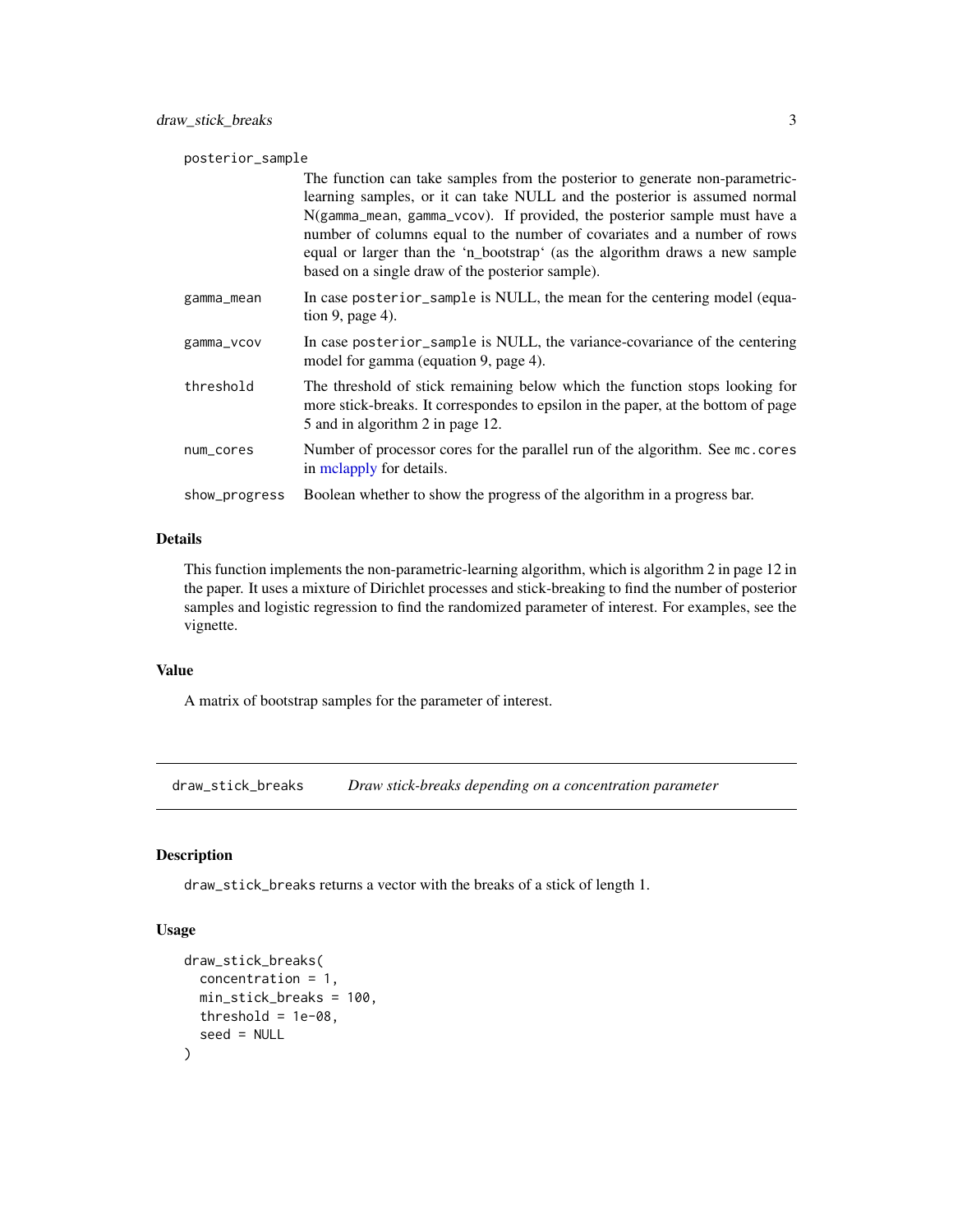#### <span id="page-3-0"></span>Arguments

| concentration    | The parameter $c$ in the paper (page 3, formula 3), which is an effective sample                                                                                                                    |
|------------------|-----------------------------------------------------------------------------------------------------------------------------------------------------------------------------------------------------|
|                  | size.                                                                                                                                                                                               |
| min_stick_breaks |                                                                                                                                                                                                     |
|                  | The minimal number of stick-breaks.                                                                                                                                                                 |
| threshold        | The threshold of stick remaining below which the function stops looking for<br>more stick-breaks. It corresponds to epsilon in the paper, at the bottom of page<br>5 and in algorithm 2 in page 12. |
| seed             | A seed to start the sampling.                                                                                                                                                                       |

#### Details

This function implements the stick-breaking process for non-parametric learning described in section 2 of the supplementary material. The name "stick-breaking" comes from a stick of unit length that we need to break into a number of items. This code implements algorithm 2 and the stickbreaking function calculates the parameter T in algorithm 1, which is the only difference between the two algorithms. The code uses the Beta distribution as that distribution is part of the definition of the stick-breaking process. The function draws from the beta distribution, e.g. b\_1, b\_2, b\_3, ..., and computes the stick breaks as  $b_1$ ,  $(1-b_1)*b_2$ ,  $(1-b_1)*(1-b_2)*b_3$ , ... . The length remaining in the stick at each step is  $1-b_1$ ,  $(1-b_1)*(1-b_2)$ ,  $(1-b_1)*(1-b_2)*(1-b_3)$ , ... so the latter converges to zero.

#### Value

A vector of stick-breaks summing to one.

#### Examples

```
draw_stick_breaks(1)
draw_stick_breaks(1, min_stick_breaks = 10)
draw_stick_breaks(1, min_stick_breaks = 10, threshold = 1e-8)
```
get\_file *Get a file from extdata by name*

#### Description

Get a file from extdata by name

#### Usage

get\_file(name)

#### Arguments

name The filename that is requested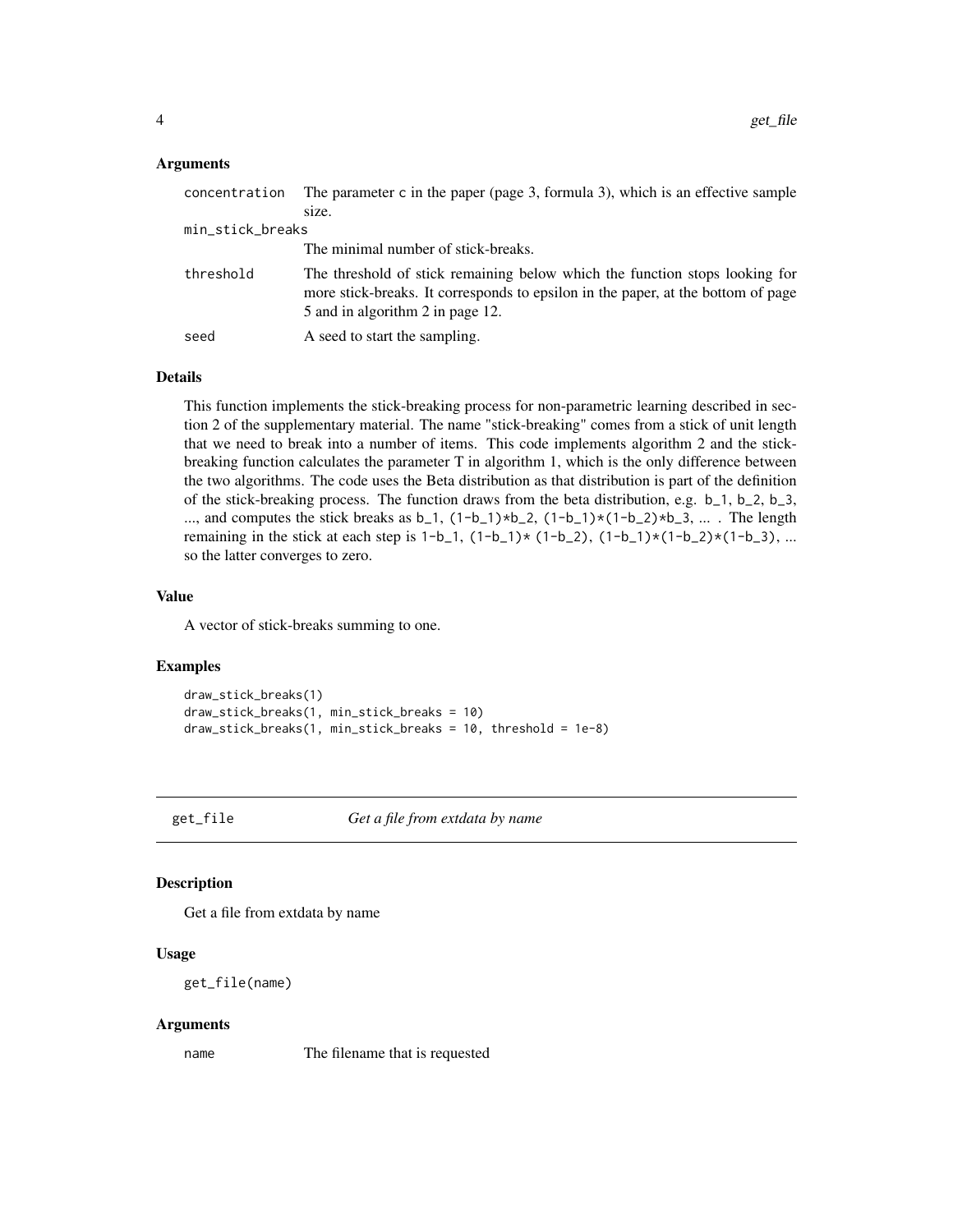### <span id="page-4-0"></span>Value

The requested file

#### Examples

```
f <- get_file('bayes_logit.stan')
writeLines(readLines(f))
```
get\_german\_credit\_dataset

*Load and pre-process the dataset that ships with the package*

#### Description

Load and pre-process the dataset that ships with the package

#### Usage

```
get_german_credit_dataset(
  scale = TRUE,add_constant_term = TRUE,
  download_destination = NULL
)
```
#### Arguments

scale Whether to scale the features to have mean 0 and variance 1. add\_constant\_term Whether to add a constant term as the first feature. download\_destination Provide a filepath if you want to download the dataset from source. Note that although the original dataset has 20 features (some of them qualitative), the numeric dataset has 24 features.

#### Value

A list with fields x for features and y for outcomes.

#### Examples

```
german <- get_german_credit_dataset()
head(german$y)
head(german$x)
```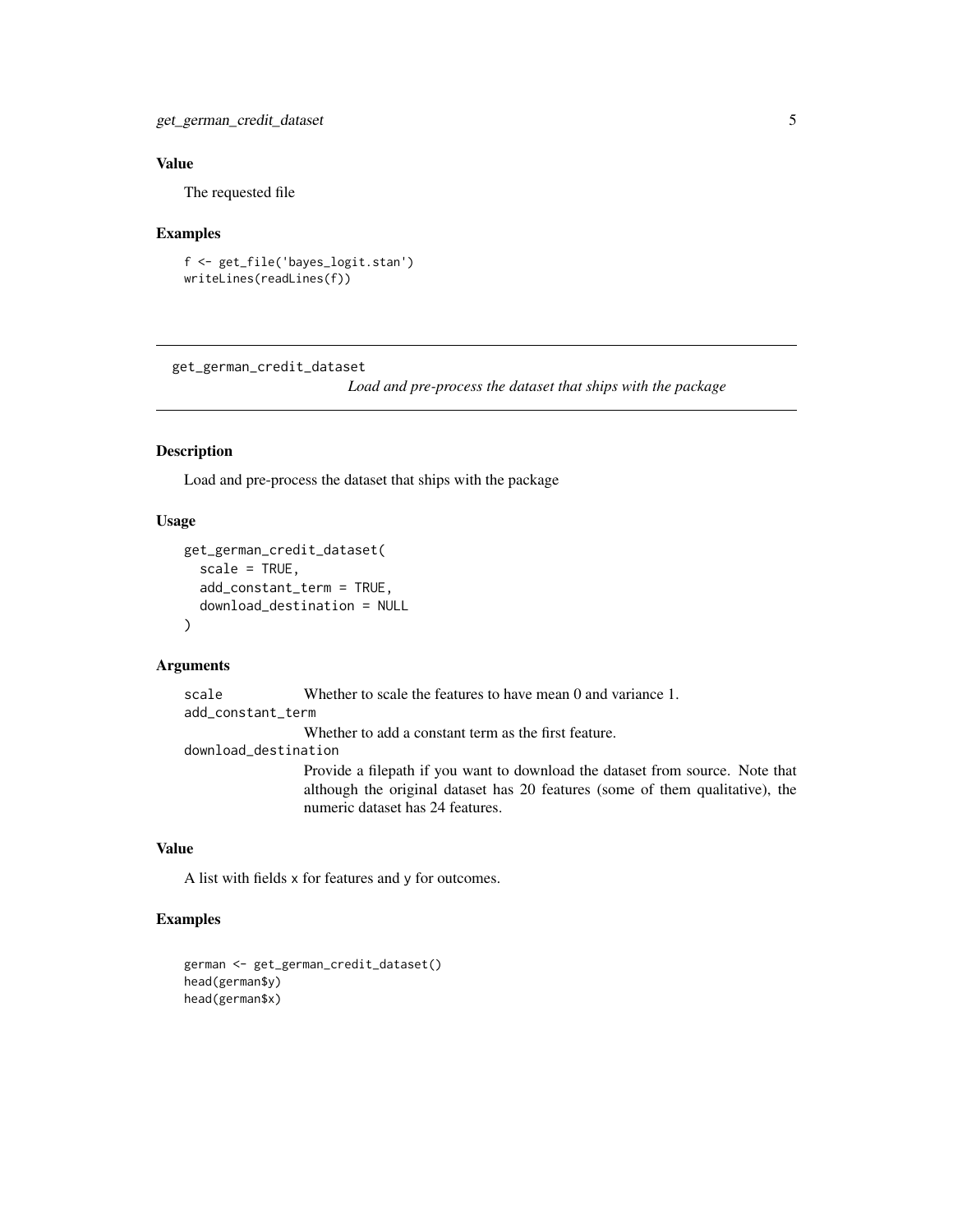<span id="page-5-0"></span>get\_german\_credit\_file

*Get the file with the German Statlog credit dataset*

#### Description

The file contains a local copy of the German Statlog credit dataset with 1,000 observations and 24 features. The data page is at: https://archive.ics.uci.edu/ml/datasets/statlog+(german+credit+data) and the original files at: http://archive.ics.uci.edu/ml/machine-learning-databases/statlog/german/ We use the file 'german.data-numeric', which has 24 covariates instead of the 20 in the original data (as some are qualitative).

#### Usage

```
get_german_credit_file()
```
#### Value

A file with the plain-text raw data for the German Statlog credit that ships with this package (extension .dat).

#### Examples

f <- get\_german\_credit\_file() writeLines(readLines(f, n=5))

get\_stan\_file *Get the Stan file with Bayesian Logistic Regression*

#### Description

Get the Stan file with Bayesian Logistic Regression

#### Usage

get\_stan\_file()

#### Value

An RStan file with the model for variational Bayes that ships with this package (extension .stan).

#### Examples

```
f <- get_stan_file()
writeLines(readLines(f))
```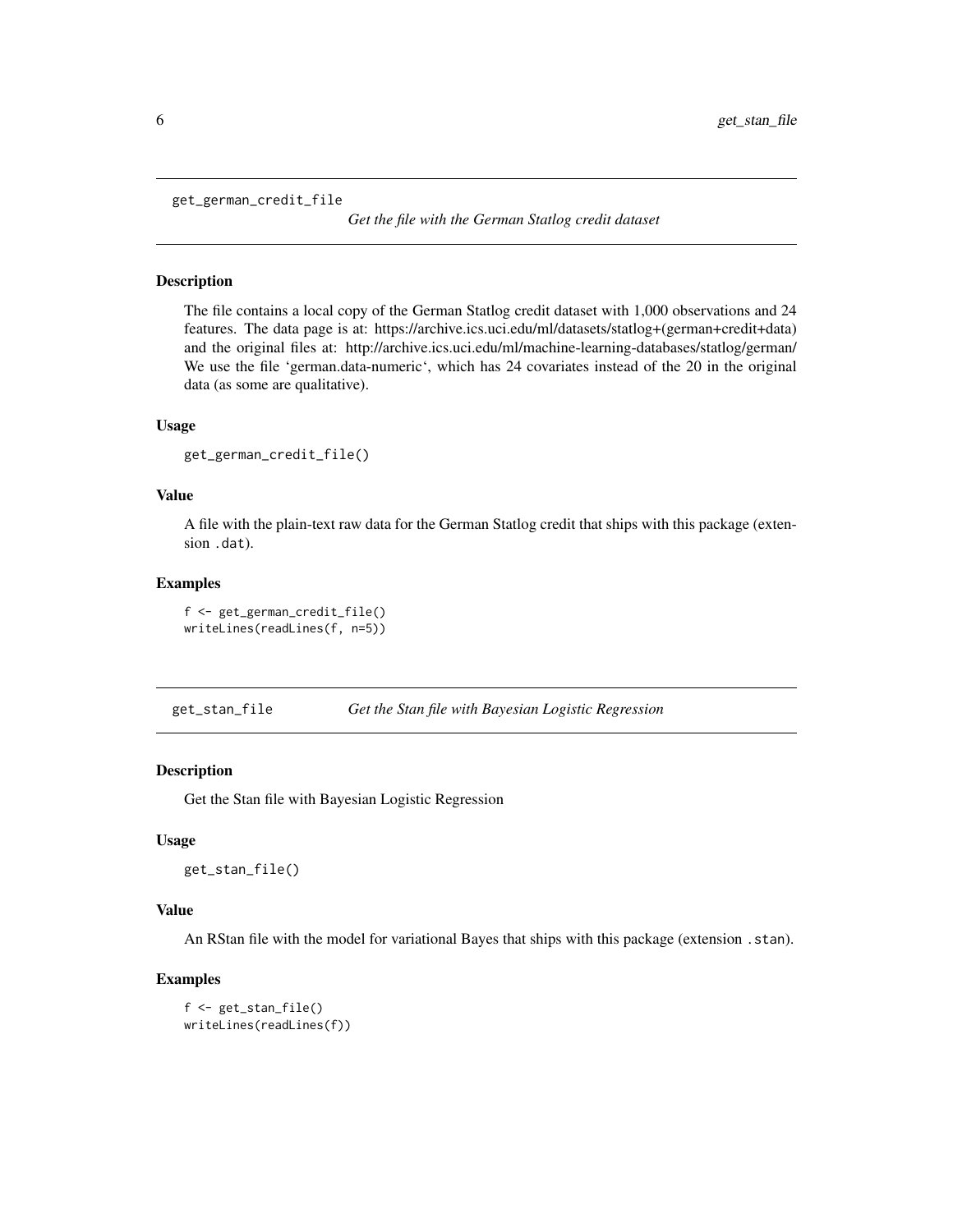<span id="page-6-0"></span>PosteriorBootstrap *A package with a parallel approach for adaptive non-parametric learning*

#### Description

The PosteriorBootstrap package provides two categories of functions. The first category returns or loads the system files that ship with the package: get\_stan\_file, get\_german\_credit\_file, get\_german\_credit\_dataset. The second category performs statistical sampling: draw\_stick\_breaks and draw\_logit\_samples (for adaptive non-parametric learning of the logistic regression model).

### Details

Please see the vignette for sample usage and performance metrics.